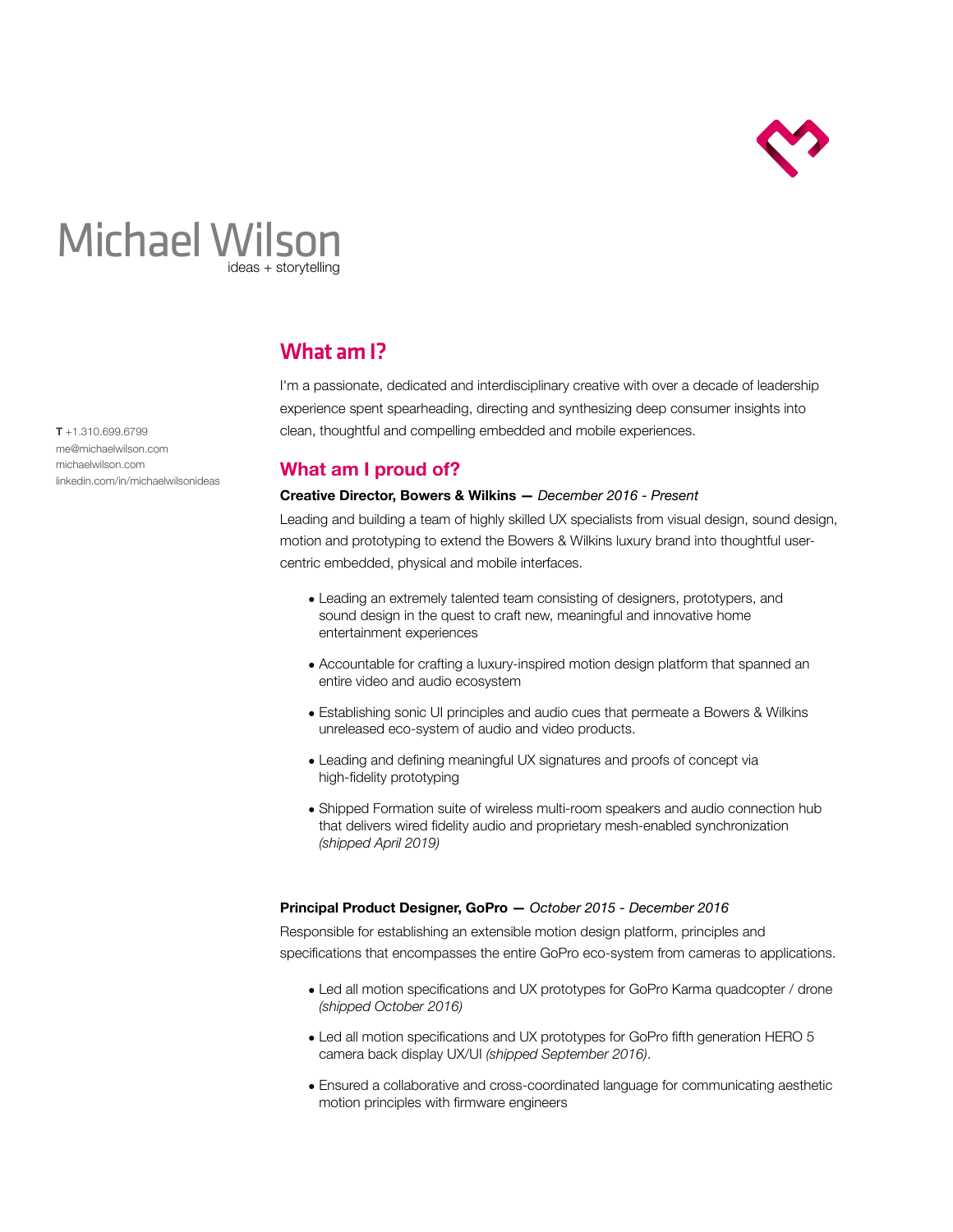

**Principal Product Designer, LYTRO** (acquired by Google) **—** *Sept 2014 - October 2015* Responsible for distilling the greatest leap in the advancement of photography in over 200 years into an intuitive, easy-to-use, user experience via not only embedded device UI, but also spanning and entire LYTRO living pictures ecosystem.

- Led all camera UI/UX initiatives (LYTRO Comet, LYTRO Illum 2.0 *(shipped July 2015)*  as well as yet to be released video and VR products.
- With only a single design partner and a six week deadline, designed and prototyped, from the ground up, the next generation LYTRO light field camera UI/UX flow — from power on, through capture, preview and share
- Spearheaded and established a UI/UX design platform for all LYTRO branded hardware and software interfaces as well as a Lytro Branded UI/UX prototyping framework for rapid development of proof of concepts, iOS components, interactions and edge cases
- Collaborated and negotiated with camera UI engineering team and product management stakeholders to ensure the LYTRO design platform was adopted, documented and championed throughout the LYTRO ecosystem

#### **Lead UX Prototyper, Nook —** *July 2013 - September 2014*

Ultimately responsible for all interactive prototypes, proof of concept applications, and motion demos for Nook Education initiatives while leading a team of three (3) UX Prototypers. Evangelized and shepherded a rapid prototype development framework used to conceptualize, visualize, user test and ultimately evaluate complex use case solutions and/or product features.

#### **Senior UX Prototyper, Nook —** *October 2012 - July 2013*

Prototyped next generation digital education products and initiatives within the Nook UX Team. Explored, developed and animated applications and interactions to improve the intuitiveness and ease-of-use of Nook technology in the digital education space. Specifically, I used application sketches and motion graphic demos to expose and solve problems. Collaborated closely with interaction designers, visual designers, software development teams and product managers to jointly define, improve the UX and, ultimately, make people smile.

- Prototyped core UI for next-generation Nook digital eduction products/services
- Built Human Interface UI libraries for rapid prototype development
- Engineered algorithms for responsive, real-time, fluid UI animation
- Shipped Yuzu 1.0 Digital Education Application for iOS and Windows 8

**T** +1.310.699.6799 [me@michaelwilson.com](mailto:me@michaelwilson.com) [michaelwilson.com](http://michaelwilson.com) [linkedin.com/in/michaelwilsonideas](http://linkedin.com/in/michaelwilsonideas)